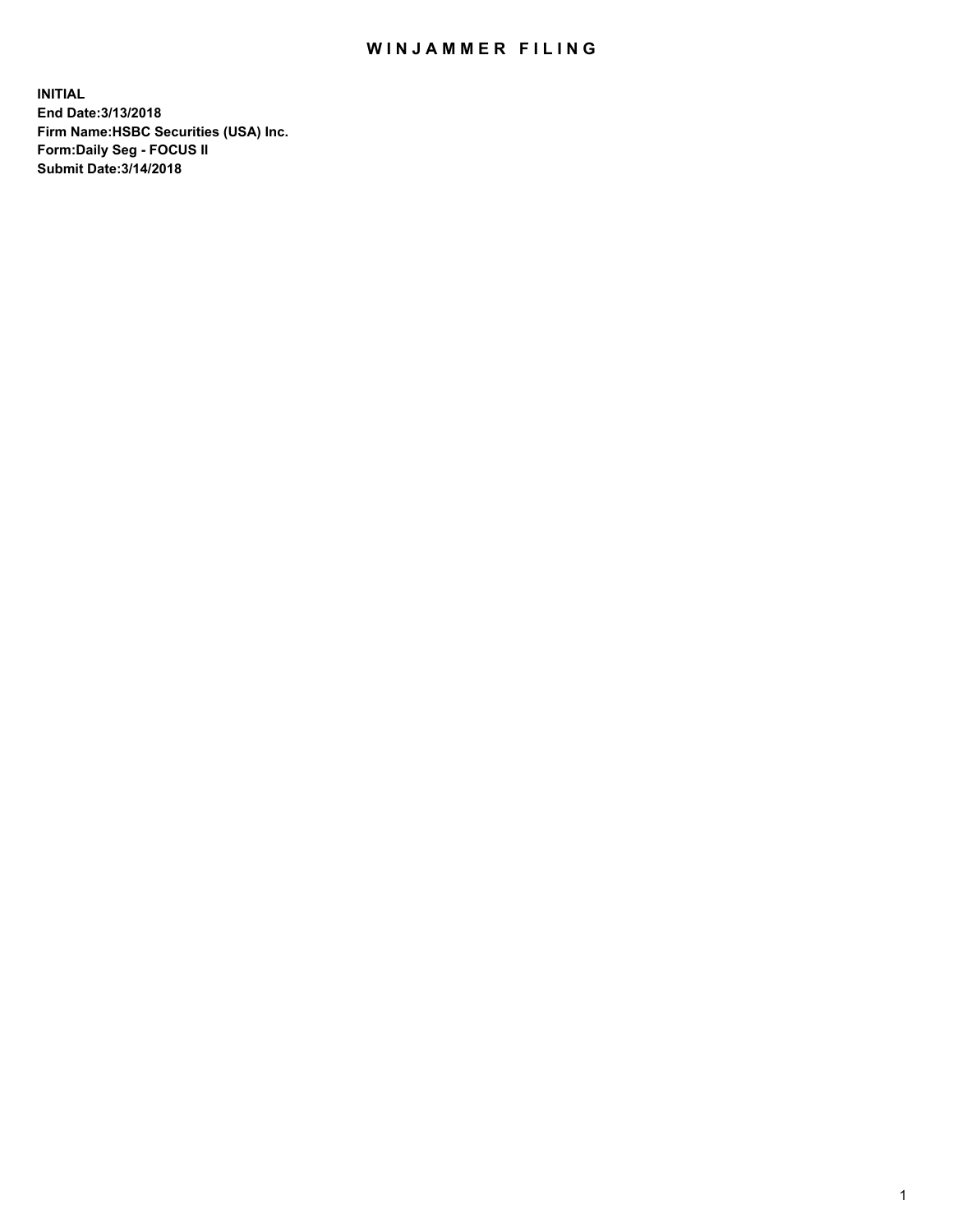## **INITIAL End Date:3/13/2018 Firm Name:HSBC Securities (USA) Inc. Form:Daily Seg - FOCUS II Submit Date:3/14/2018 Daily Segregation - Cover Page**

| Name of Company<br><b>Contact Name</b><br><b>Contact Phone Number</b><br><b>Contact Email Address</b>                                                                                                                                                                                                                         | <b>HSBC Securities (USA) Inc.</b><br><b>Michael Vacca</b><br>212-525-7951<br>michael.vacca@us.hsbc.com |
|-------------------------------------------------------------------------------------------------------------------------------------------------------------------------------------------------------------------------------------------------------------------------------------------------------------------------------|--------------------------------------------------------------------------------------------------------|
| FCM's Customer Segregated Funds Residual Interest Target (choose one):<br>a. Minimum dollar amount: ; or<br>b. Minimum percentage of customer segregated funds required:% ; or<br>c. Dollar amount range between: and; or<br>d. Percentage range of customer segregated funds required between: % and %.                      | 147,000,000<br><u>0</u><br><u>00</u><br>0 <sub>0</sub>                                                 |
| FCM's Customer Secured Amount Funds Residual Interest Target (choose one):<br>a. Minimum dollar amount: ; or<br>b. Minimum percentage of customer secured funds required:%; or<br>c. Dollar amount range between: and; or<br>d. Percentage range of customer secured funds required between: % and %.                         | 25,000,000<br><u>0</u><br><u>00</u><br>00                                                              |
| FCM's Cleared Swaps Customer Collateral Residual Interest Target (choose one):<br>a. Minimum dollar amount: ; or<br>b. Minimum percentage of cleared swaps customer collateral required:%; or<br>c. Dollar amount range between: and; or<br>d. Percentage range of cleared swaps customer collateral required between:% and%. | 95,000,000<br><u>0</u><br>0 <sub>0</sub><br>0 <sub>0</sub>                                             |

Attach supporting documents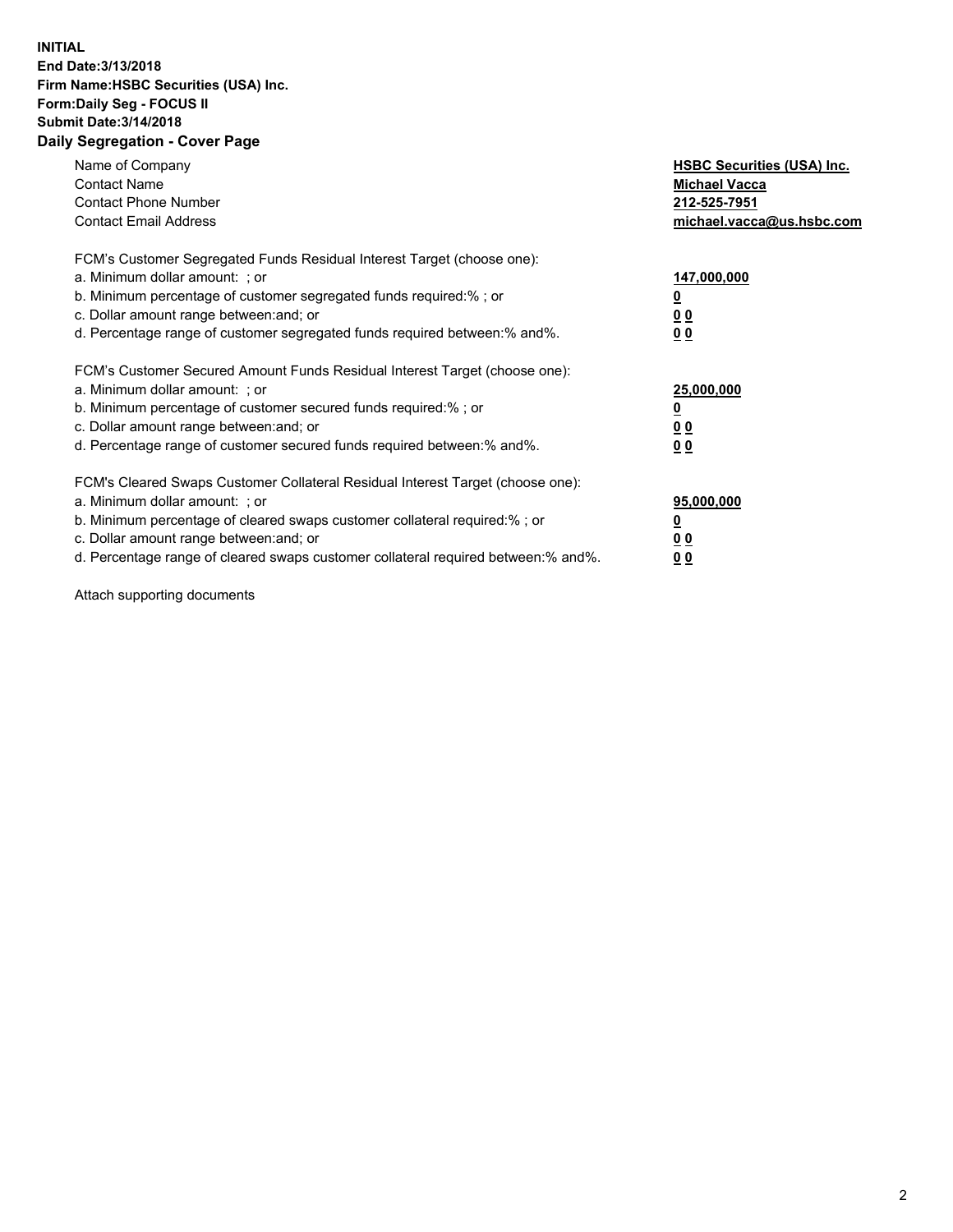**INITIAL End Date:3/13/2018 Firm Name:HSBC Securities (USA) Inc. Form:Daily Seg - FOCUS II Submit Date:3/14/2018 Daily Segregation - Secured Amounts**

Foreign Futures and Foreign Options Secured Amounts Amount required to be set aside pursuant to law, rule or regulation of a foreign government or a rule of a self-regulatory organization authorized thereunder **0** [7305] 1. Net ledger balance - Foreign Futures and Foreign Option Trading - All Customers A. Cash **70,305,725** [7315] B. Securities (at market) **115,002,032** [7317] 2. Net unrealized profit (loss) in open futures contracts traded on a foreign board of trade **5,591,373** [7325] 3. Exchange traded options a. Market value of open option contracts purchased on a foreign board of trade **0** [7335] b. Market value of open contracts granted (sold) on a foreign board of trade **0** [7337] 4. Net equity (deficit) (add lines 1. 2. and 3.) **190,899,130** [7345] 5. Account liquidating to a deficit and account with a debit balances - gross amount **3,481,301** [7351] Less: amount offset by customer owned securities **-3,478,277** [7352] **3,024** [7354] 6. Amount required to be set aside as the secured amount - Net Liquidating Equity Method (add lines 4 and 5) **190,902,154** [7355] 7. Greater of amount required to be set aside pursuant to foreign jurisdiction (above) or line 6. **190,902,154** [7360] FUNDS DEPOSITED IN SEPARATE REGULATION 30.7 ACCOUNTS 1. Cash in banks A. Banks located in the United States **80,764,519** [7500] B. Other banks qualified under Regulation 30.7 **0** [7520] **80,764,519** [7530] 2. Securities A. In safekeeping with banks located in the United States **49,232,739** [7540] B. In safekeeping with other banks qualified under Regulation 30.7 **0** [7560] **49,232,739** [7570] 3. Equities with registered futures commission merchants A. Cash **0** [7580] B. Securities **0** [7590] C. Unrealized gain (loss) on open futures contracts **0** [7600] D. Value of long option contracts **0** [7610] E. Value of short option contracts **0** [7615] **0** [7620] 4. Amounts held by clearing organizations of foreign boards of trade A. Cash **0** [7640] B. Securities **0** [7650] C. Amount due to (from) clearing organization - daily variation **0** [7660] D. Value of long option contracts **0** [7670] E. Value of short option contracts **0** [7675] **0** [7680] 5. Amounts held by members of foreign boards of trade A. Cash **26,812,981** [7700] B. Securities **65,769,293** [7710] C. Unrealized gain (loss) on open futures contracts **5,591,373** [7720] D. Value of long option contracts **0** [7730] E. Value of short option contracts **0** [7735] **98,173,647** [7740] 6. Amounts with other depositories designated by a foreign board of trade **0** [7760] 7. Segregated funds on hand **0** [7765] 8. Total funds in separate section 30.7 accounts **228,170,905** [7770] 9. Excess (deficiency) Set Aside for Secured Amount (subtract line 7 Secured Statement Page 1 from Line 8) **37,268,751** [7380] 10. Management Target Amount for Excess funds in separate section 30.7 accounts **25,000,000** [7780] 11. Excess (deficiency) funds in separate 30.7 accounts over (under) Management Target **12,268,751** [7785]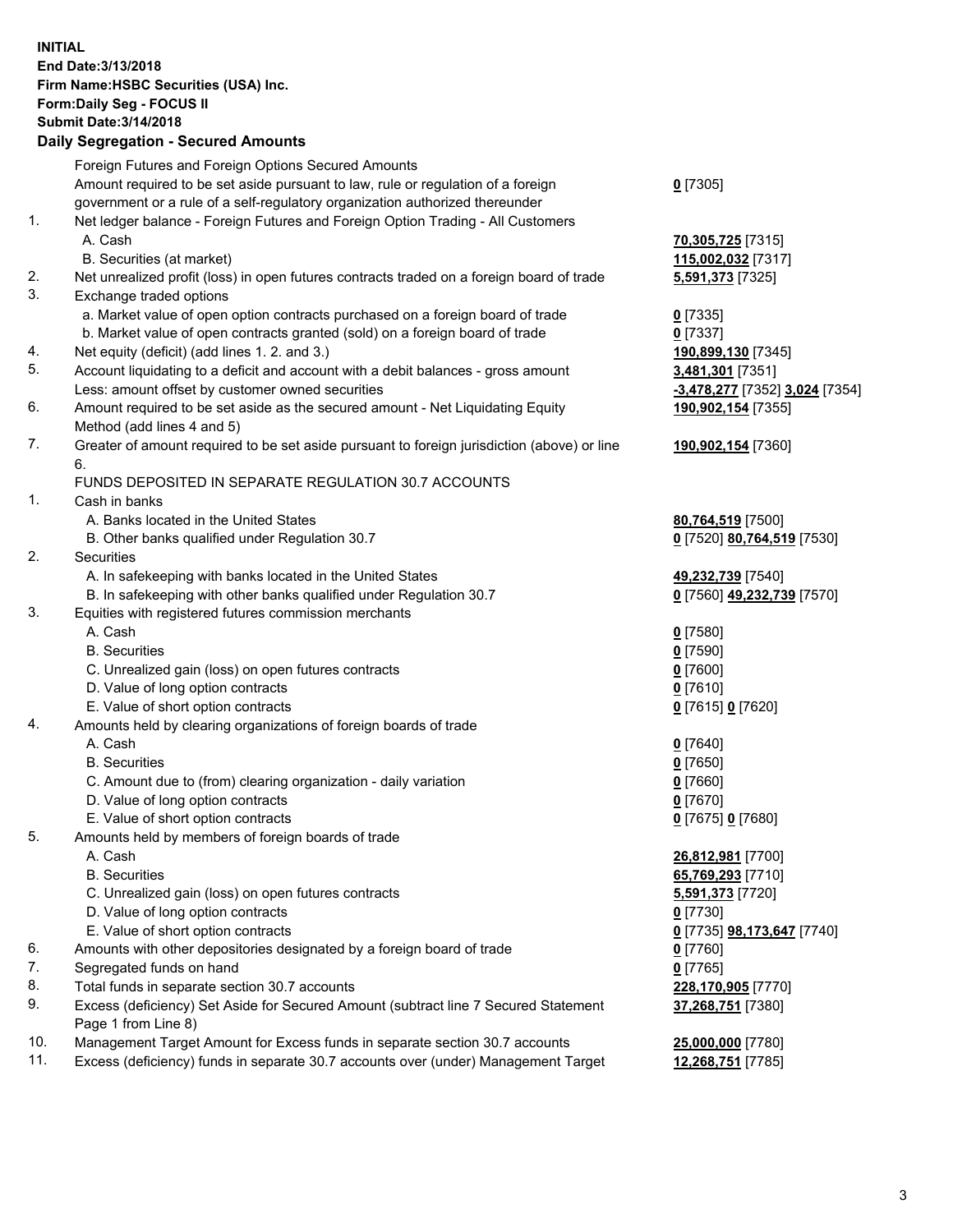**INITIAL End Date:3/13/2018 Firm Name:HSBC Securities (USA) Inc. Form:Daily Seg - FOCUS II Submit Date:3/14/2018 Daily Segregation - Segregation Statement** SEGREGATION REQUIREMENTS(Section 4d(2) of the CEAct) 1. Net ledger balance A. Cash **144,946,077** [7010] B. Securities (at market) **1,249,907,960** [7020] 2. Net unrealized profit (loss) in open futures contracts traded on a contract market **198,104,553** [7030] 3. Exchange traded options A. Add market value of open option contracts purchased on a contract market **216,246,835** [7032] B. Deduct market value of open option contracts granted (sold) on a contract market **-19,672,326** [7033] 4. Net equity (deficit) (add lines 1, 2 and 3) **1,789,533,099** [7040] 5. Accounts liquidating to a deficit and accounts with debit balances - gross amount **2,294,339** [7045] Less: amount offset by customer securities **-2,294,265** [7047] **74** [7050] 6. Amount required to be segregated (add lines 4 and 5) **1,789,533,173** [7060] FUNDS IN SEGREGATED ACCOUNTS 7. Deposited in segregated funds bank accounts A. Cash **29,669,953** [7070] B. Securities representing investments of customers' funds (at market) **0** [7080] C. Securities held for particular customers or option customers in lieu of cash (at market) **225,831,882** [7090] 8. Margins on deposit with derivatives clearing organizations of contract markets A. Cash **494,348,402** [7100] B. Securities representing investments of customers' funds (at market) **0** [7110] C. Securities held for particular customers or option customers in lieu of cash (at market) **966,566,278** [7120] 9. Net settlement from (to) derivatives clearing organizations of contract markets **-28,588,731** [7130] 10. Exchange traded options A. Value of open long option contracts **216,246,835** [7132] B. Value of open short option contracts **-19,672,326** [7133] 11. Net equities with other FCMs A. Net liquidating equity **9,056,952** [7140] B. Securities representing investments of customers' funds (at market) **0** [7160] C. Securities held for particular customers or option customers in lieu of cash (at market) **0** [7170] 12. Segregated funds on hand **57,509,800** [7150] 13. Total amount in segregation (add lines 7 through 12) **1,950,969,045** [7180] 14. Excess (deficiency) funds in segregation (subtract line 6 from line 13) **161,435,872** [7190] 15. Management Target Amount for Excess funds in segregation **147,000,000** [7194]

16. Excess (deficiency) funds in segregation over (under) Management Target Amount Excess

**14,435,872** [7198]